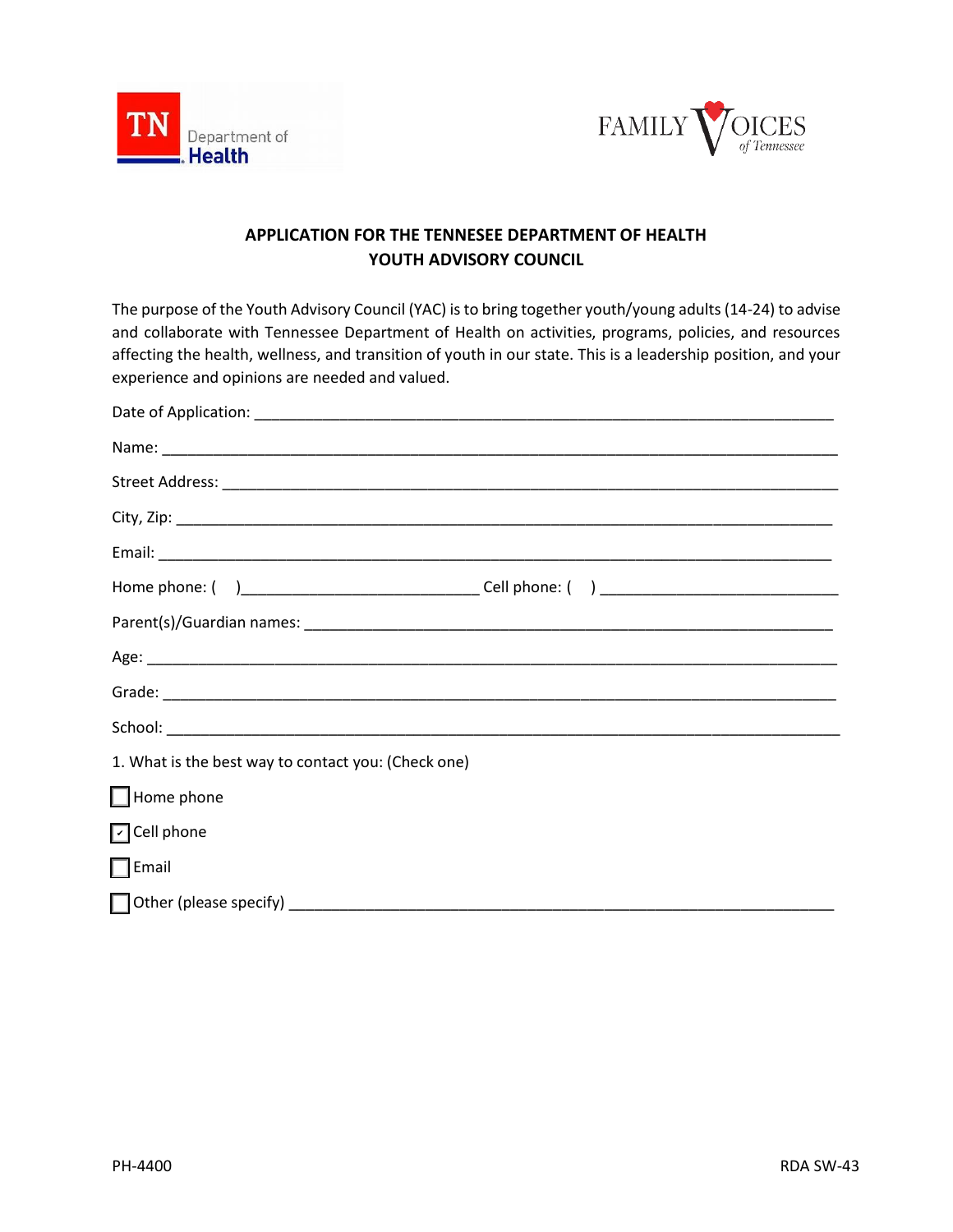2. Please list all extracurricular activities you are involved in. Please include all sports, religious groups, service organizations, theater, and any other groups in which you are involved.

3. YAC meetings are quarterly and typically run from 1 to 1.5 hours. We also have occasional meetings in between. Considering your other commitments, would you be able to commit adequate time to YAC?

 $\Box$  Yes

 $\Box$ No

4. Why are you interested in joining YAC?

| Applicant Signature: | Date: |
|----------------------|-------|
| Parent Signature:    | Date: |
|                      |       |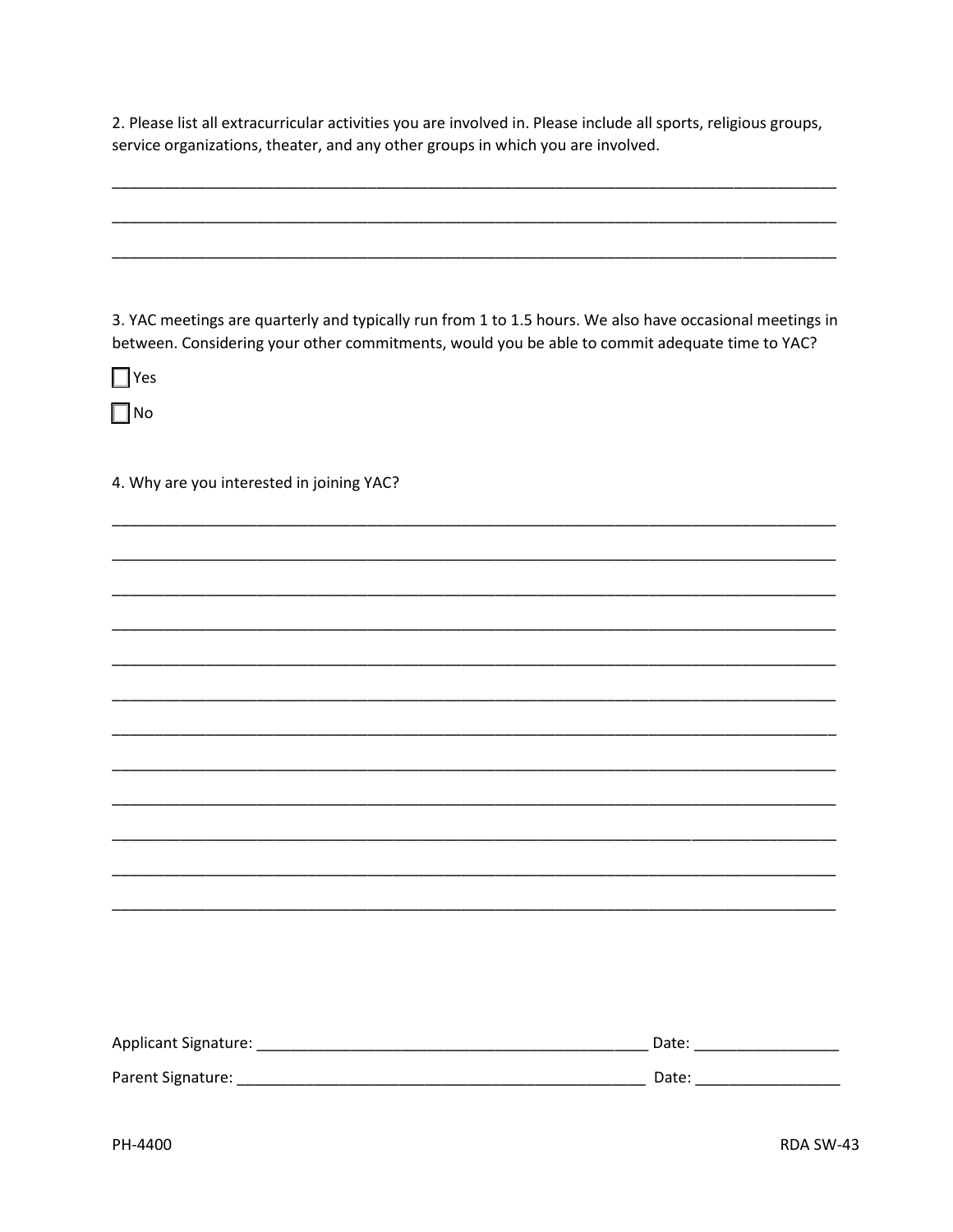## (Parent signature required if student is under 18 years of age.)

#### Youth Advisory Council (YAC)

## Letter of Commitment

I, \_\_\_\_\_\_\_\_\_\_\_\_\_\_\_\_\_\_\_\_\_\_\_\_\_\_\_\_\_\_\_\_\_\_\_\_\_, accept the position as a volunteer member of the Youth Advisory Committee of the Tennessee Department of Health and Family Voices of Tennessee.

By accepting this position, I also pledge to accept and follow through on the responsibilities that come with this position:

- To attend meetings on a regular basis. If I must miss a meeting, I will make sure to communicate with the Council Coordinator.
- To review information that is sent to me before meetings begin, so that I may be prepared and productively contribute to the meeting.
- To keep meeting discussions confidential and not take decisions personally.
- I understand that actions which reflect negatively on YAC and/or the Tennessee Department of Health may be considered grounds for review of my continued membership.

**I have read, understand, and agree to the terms listed in the YAC Operating Guidelines.**

\_\_\_\_\_\_\_\_\_\_\_\_\_\_\_\_\_\_\_\_\_\_\_\_\_\_\_\_\_\_\_\_\_\_\_\_\_\_\_\_\_\_\_\_\_\_\_\_\_\_\_\_\_ \_\_\_\_\_\_\_\_\_\_\_\_\_\_\_\_\_\_\_\_\_\_\_\_\_\_

\_\_\_\_\_\_\_\_\_\_\_\_\_\_\_\_\_\_\_\_\_\_\_\_\_\_\_\_\_\_\_\_\_\_\_\_\_\_\_\_\_\_\_\_\_\_\_\_\_\_\_\_ \_\_\_\_\_\_\_\_\_\_\_\_\_\_\_\_\_\_\_\_\_\_\_\_\_\_

Signature Date

Name of School and The School Capital Control of School Capital Capital Capital Capital Capital Capital Capital Capital Capital Capital Capital Capital Capital Capital Capital Capital Capital Capital Capital Capital Capita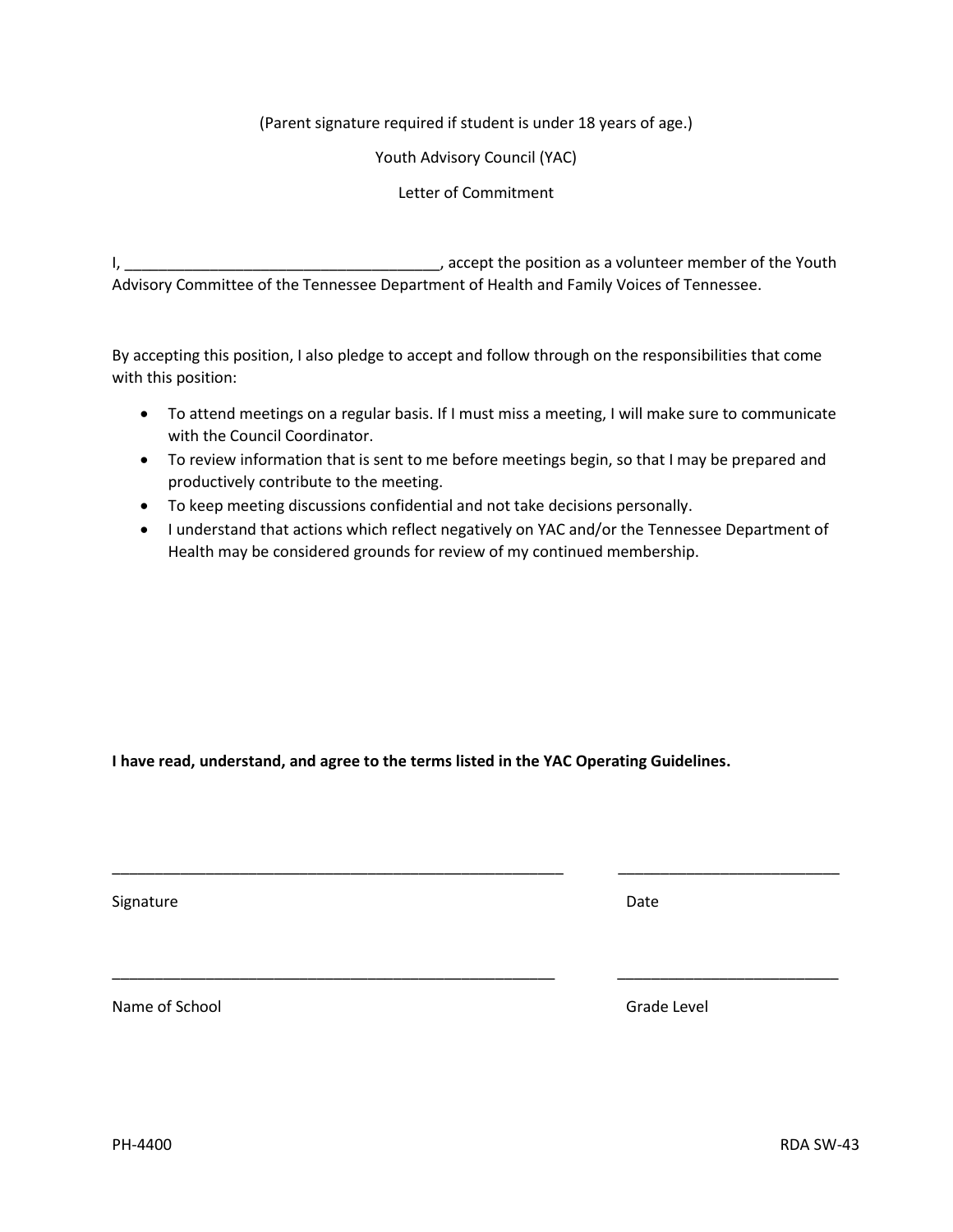The following questions ask for some personal information about you. It is important that we select advisory council members who represent the diversity of Tennessee, as well as those who have a significant and extensive understanding of what it is like to have a special healthcare need, chronic illness, or disability. This information is confidential and will not be shared with anyone outside of the advisory board. Please keep in mind that as a member of the council, you may be asked to share your story. It is up to you what parts of your story you share, but you should have some level of comfort sharing some basic information about yourself. Sharing your story can also help bring about change. If you need extra space to answer any of the questions, feel free to use a separate piece of paper. Thank you for your interest.

1. Tell us about some of your experiences in dealing with your own special healthcare need, chronic illness or disability or someone else's (parent, sibling, grandparent, friend etc.) and how this experience has prepared you to serve on the YAC. Again, this information will be kept confidential.

\_\_\_\_\_\_\_\_\_\_\_\_\_\_\_\_\_\_\_\_\_\_\_\_\_\_\_\_\_\_\_\_\_\_\_\_\_\_\_\_\_\_\_\_\_\_\_\_\_\_\_\_\_\_\_\_\_\_\_\_\_\_\_\_\_\_\_\_\_\_\_\_\_\_\_\_\_\_\_\_\_\_\_\_\_

\_\_\_\_\_\_\_\_\_\_\_\_\_\_\_\_\_\_\_\_\_\_\_\_\_\_\_\_\_\_\_\_\_\_\_\_\_\_\_\_\_\_\_\_\_\_\_\_\_\_\_\_\_\_\_\_\_\_\_\_\_\_\_\_\_\_\_\_\_\_\_\_\_\_\_\_\_\_\_\_\_\_\_\_\_

\_\_\_\_\_\_\_\_\_\_\_\_\_\_\_\_\_\_\_\_\_\_\_\_\_\_\_\_\_\_\_\_\_\_\_\_\_\_\_\_\_\_\_\_\_\_\_\_\_\_\_\_\_\_\_\_\_\_\_\_\_\_\_\_\_\_\_\_\_\_\_\_\_\_\_\_\_\_\_\_\_\_\_\_\_

2. Have you ever been involved with any Youth organizations, community organizations, committees, or councils? (For example: Student Government, Scouts, Service Organizations etc.) Why are you passionate about serving your community?

\_\_\_\_\_\_\_\_\_\_\_\_\_\_\_\_\_\_\_\_\_\_\_\_\_\_\_\_\_\_\_\_\_\_\_\_\_\_\_\_\_\_\_\_\_\_\_\_\_\_\_\_\_\_\_\_\_\_\_\_\_\_\_\_\_\_\_\_\_\_\_\_\_\_\_\_\_\_\_\_\_\_\_\_\_

\_\_\_\_\_\_\_\_\_\_\_\_\_\_\_\_\_\_\_\_\_\_\_\_\_\_\_\_\_\_\_\_\_\_\_\_\_\_\_\_\_\_\_\_\_\_\_\_\_\_\_\_\_\_\_\_\_\_\_\_\_\_\_\_\_\_\_\_\_\_\_\_\_\_\_\_\_\_\_\_\_\_\_\_\_

\_\_\_\_\_\_\_\_\_\_\_\_\_\_\_\_\_\_\_\_\_\_\_\_\_\_\_\_\_\_\_\_\_\_\_\_\_\_\_\_\_\_\_\_\_\_\_\_\_\_\_\_\_\_\_\_\_\_\_\_\_\_\_\_\_\_\_\_\_\_\_\_\_\_\_\_\_\_\_\_\_\_\_\_\_

\_\_\_\_\_\_\_\_\_\_\_\_\_\_\_\_\_\_\_\_\_\_\_\_\_\_\_\_\_\_\_\_\_\_\_\_\_\_\_\_\_\_\_\_\_\_\_\_\_\_\_\_\_\_\_\_\_\_\_\_\_\_\_\_\_\_\_\_\_\_\_\_\_\_\_\_\_\_\_\_\_\_\_\_\_

\_\_\_\_\_\_\_\_\_\_\_\_\_\_\_\_\_\_\_\_\_\_\_\_\_\_\_\_\_\_\_\_\_\_\_\_\_\_\_\_\_\_\_\_\_\_\_\_\_\_\_\_\_\_\_\_\_\_\_\_\_\_\_\_\_\_\_\_\_\_\_\_\_\_\_\_\_\_\_\_\_\_\_\_\_

\_\_\_\_\_\_\_\_\_\_\_\_\_\_\_\_\_\_\_\_\_\_\_\_\_\_\_\_\_\_\_\_\_\_\_\_\_\_\_\_\_\_\_\_\_\_\_\_\_\_\_\_\_\_\_\_\_\_\_\_\_\_\_\_\_\_\_\_\_\_\_\_\_\_\_\_\_\_\_\_\_\_\_\_\_

3. Why do you want to be a member of the Tennessee Department of Health Youth Advisory Board?

4. Briefly describe any leadership roles and/or experiences or other skills that you have that would benefit this Advisory Board:

\_\_\_\_\_\_\_\_\_\_\_\_\_\_\_\_\_\_\_\_\_\_\_\_\_\_\_\_\_\_\_\_\_\_\_\_\_\_\_\_\_\_\_\_\_\_\_\_\_\_\_\_\_\_\_\_\_\_\_\_\_\_\_\_\_\_\_\_\_\_\_\_\_\_\_\_\_\_\_\_\_\_\_\_\_

\_\_\_\_\_\_\_\_\_\_\_\_\_\_\_\_\_\_\_\_\_\_\_\_\_\_\_\_\_\_\_\_\_\_\_\_\_\_\_\_\_\_\_\_\_\_\_\_\_\_\_\_\_\_\_\_\_\_\_\_\_\_\_\_\_\_\_\_\_\_\_\_\_\_\_\_\_\_\_\_\_\_\_\_\_

\_\_\_\_\_\_\_\_\_\_\_\_\_\_\_\_\_\_\_\_\_\_\_\_\_\_\_\_\_\_\_\_\_\_\_\_\_\_\_\_\_\_\_\_\_\_\_\_\_\_\_\_\_\_\_\_\_\_\_\_\_\_\_\_\_\_\_\_\_\_\_\_\_\_\_\_\_\_\_\_\_\_\_\_\_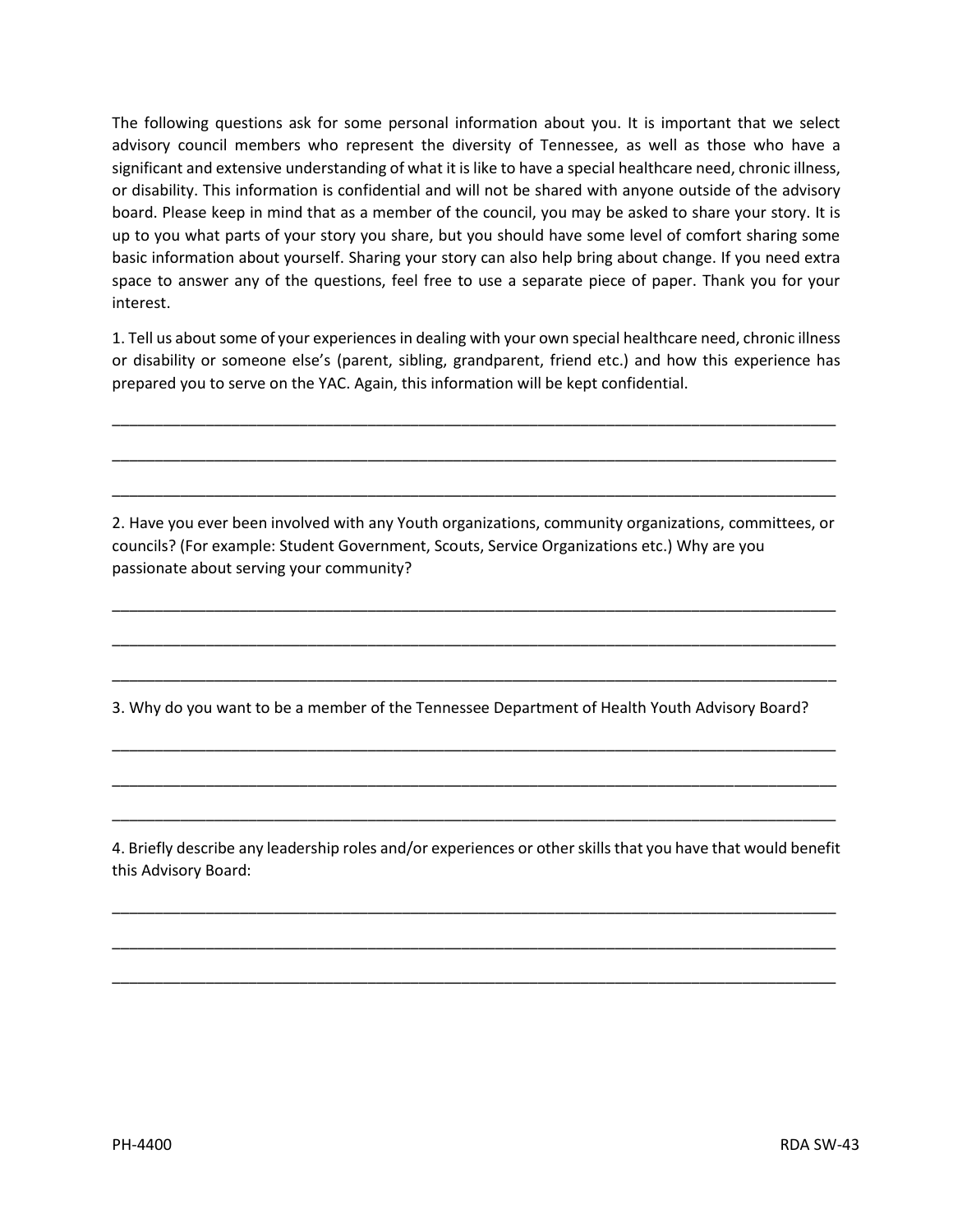5. Please complete the following information about yourself.

|           | a. Race/Ethnicity                                  |
|-----------|----------------------------------------------------|
|           | African American/Black                             |
|           | American Indian/Native Alaskan                     |
|           | Asian                                              |
|           | Caucasian/White                                    |
|           | Hispanic                                           |
|           | Other, please describe                             |
| b. Gender |                                                    |
|           | Female                                             |
|           | Male                                               |
|           | <b>Transgender Female</b>                          |
|           | <b>Transgender Male</b>                            |
|           | Non-binary                                         |
|           | c. Are you currently employed outside of the home? |
|           | Yes                                                |
|           | No                                                 |

d. If yes, where do you work and what do you do?

e. Is there anything that will prevent you from attending meetings or participating in the meetings? Please describe:

\_\_\_\_\_\_\_\_\_\_\_\_\_\_\_\_\_\_\_\_\_\_\_\_\_\_\_\_\_\_\_\_\_\_\_\_\_\_\_\_\_\_\_\_\_\_\_\_\_\_\_\_\_\_\_\_\_\_\_\_\_\_\_\_\_\_\_\_\_\_\_\_\_\_\_\_\_\_\_\_\_\_\_\_\_

\_\_\_\_\_\_\_\_\_\_\_\_\_\_\_\_\_\_\_\_\_\_\_\_\_\_\_\_\_\_\_\_\_\_\_\_\_\_\_\_\_\_\_\_\_\_\_\_\_\_\_\_\_\_\_\_\_\_\_\_\_\_\_\_\_\_\_\_\_\_\_\_\_\_\_\_\_\_\_\_\_\_\_\_\_

\_\_\_\_\_\_\_\_\_\_\_\_\_\_\_\_\_\_\_\_\_\_\_\_\_\_\_\_\_\_\_\_\_\_\_\_\_\_\_\_\_\_\_\_\_\_\_\_\_\_\_\_\_\_\_\_\_\_\_\_\_\_\_\_\_\_\_\_\_\_\_\_\_\_\_\_\_\_\_\_\_\_\_\_\_

\_\_\_\_\_\_\_\_\_\_\_\_\_\_\_\_\_\_\_\_\_\_\_\_\_\_\_\_\_\_\_\_\_\_\_\_\_\_\_\_\_\_\_\_\_\_\_\_\_\_\_\_\_\_\_\_\_\_\_\_\_\_\_\_\_\_\_\_\_\_\_\_\_\_\_\_\_\_\_\_\_\_\_\_\_

\_\_\_\_\_\_\_\_\_\_\_\_\_\_\_\_\_\_\_\_\_\_\_\_\_\_\_\_\_\_\_\_\_\_\_\_\_\_\_\_\_\_\_\_\_\_\_\_\_\_\_\_\_\_\_\_\_\_\_\_\_\_\_\_\_\_\_\_\_\_\_\_\_\_\_\_\_\_\_\_\_\_\_\_\_

\_\_\_\_\_\_\_\_\_\_\_\_\_\_\_\_\_\_\_\_\_\_\_\_\_\_\_\_\_\_\_\_\_\_\_\_\_\_\_\_\_\_\_\_\_\_\_\_\_\_\_\_\_\_\_\_\_\_\_\_\_\_\_\_\_\_\_\_\_\_\_\_\_\_\_\_\_\_\_\_\_\_\_\_\_

\_\_\_\_\_\_\_\_\_\_\_\_\_\_\_\_\_\_\_\_\_\_\_\_\_\_\_\_\_\_\_\_\_\_\_\_\_\_\_\_\_\_\_\_\_\_\_\_\_\_\_\_\_\_\_\_\_\_\_\_\_\_\_\_\_\_\_\_\_\_\_\_\_\_\_\_\_\_\_\_\_\_\_\_\_

f. How did you hear about this opportunity?